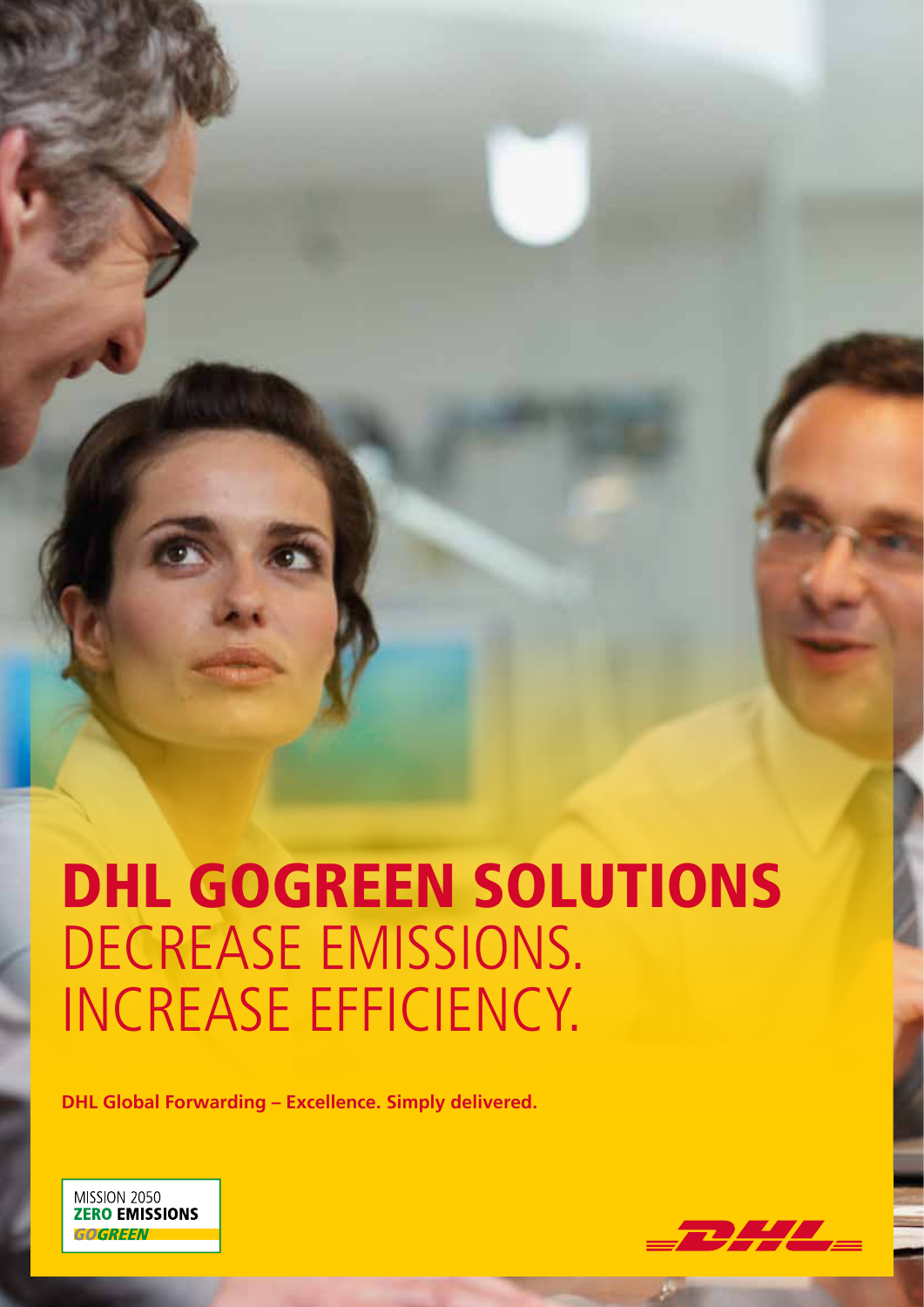

# WHY YOU SHOULD CHOOSE DHL GOGREEN SOLUTIONS

## IS YOUR SUPPLY CHAIN CARBON EFFICIENT?

Carbon emissions are increasing, and the corporate world is demonstrating its leadership in meeting one of the greatest environmental and economic challenges of our time.



It is in this context that a global service provider with the ability to deliver carbon transparency and reduction solutions offers customers a genuine competitive advantage.

## SUSTAINABILITY INCORPORATED INTO BUSINESS STRATEGIES

It has become a board level topic to reduce the environmental impact from core business.



### INCREASED CARBON TRANSPARENCY AND DISCLOSURE

More companies disclosing their carbon emissions in their annual report or to external bodies.



## INCREASED POLLUTION CONTROL AND REGULATIONS

New regional and local legislation affecting companies and their supply chains.



#### COST SAVINGS PRESSURE

Increased carbon efficiency measures across the supply chain, leading to optimized transport flows and capacity utilization – and ultimately, cost savings.

- $\blacksquare$  Industry leading expertise in offering our products Air freight, Ocean freight Industrial projects, end-toend transport management solutions, Customs clearance, and Intermodal transport.
- Expert understanding of key industry sectors: Chemicals, Technology, Consumer, Retail, Engineering & Manufacturing, Automotive, Energy, Public Sector, Financial Services, Life Sciences & Healthcare.
- $\blacksquare$  Largest network with operations in more than 150 countries and territories with over 850 terminals, warehouses, and offices.

Our team of experts provides consulting services and carbon transparency tools to enable you to optimize the carbon efficiency of your supply chain and reduce overall costs.



#### LOGISTICS EXPERIENCE GREEN LOGISTICS EXPERTISE BROAD PORTFOLIO

- $\blacksquare$  Deep understanding of across different industries and sectors.
- $\blacksquare$  Relationship with environmental authorities and standardizing bodies on global and regional levels.
- $\blacksquare$  Member in all key industry bodies and committees.
- $\blacksquare$  Solid carbon accounting governance model, audited by external parties.
- $\blacksquare$  Key driver in driving industry carbon accounting standards.
- $\blacksquare$  Progressing towards DHL's own carbon efficiency target with great results (including subcontractors' fleet).

**We're the leading global brand in the logistics industry offering an unrivalled portfolio of forwarding services:**

**We're the pioneers in the development of green logistics solutions:**

**Our broad range of DHL GoGreen Solutions ensures a one-stop solution to make your supply chain carbon efficient:**

- $\blacksquare$  Broad offer of carbon transparency services compliant to latest **carbon calculation standards**.
- $\blacksquare$  Carbon efficiency KPIs are monitored and benchmarked to find **optimization potential**, in both cost and emissions.
- $\blacksquare$  Working closely together with our customers, **DHL GoGreen Experts** develop tailor-made recommendations for improving customers' overall environmental performance.
- **n** Portfolio **constantly developing** to adhere to changing legislation/ standards, and to meet your expectations.

environmental requirements

- 
- 

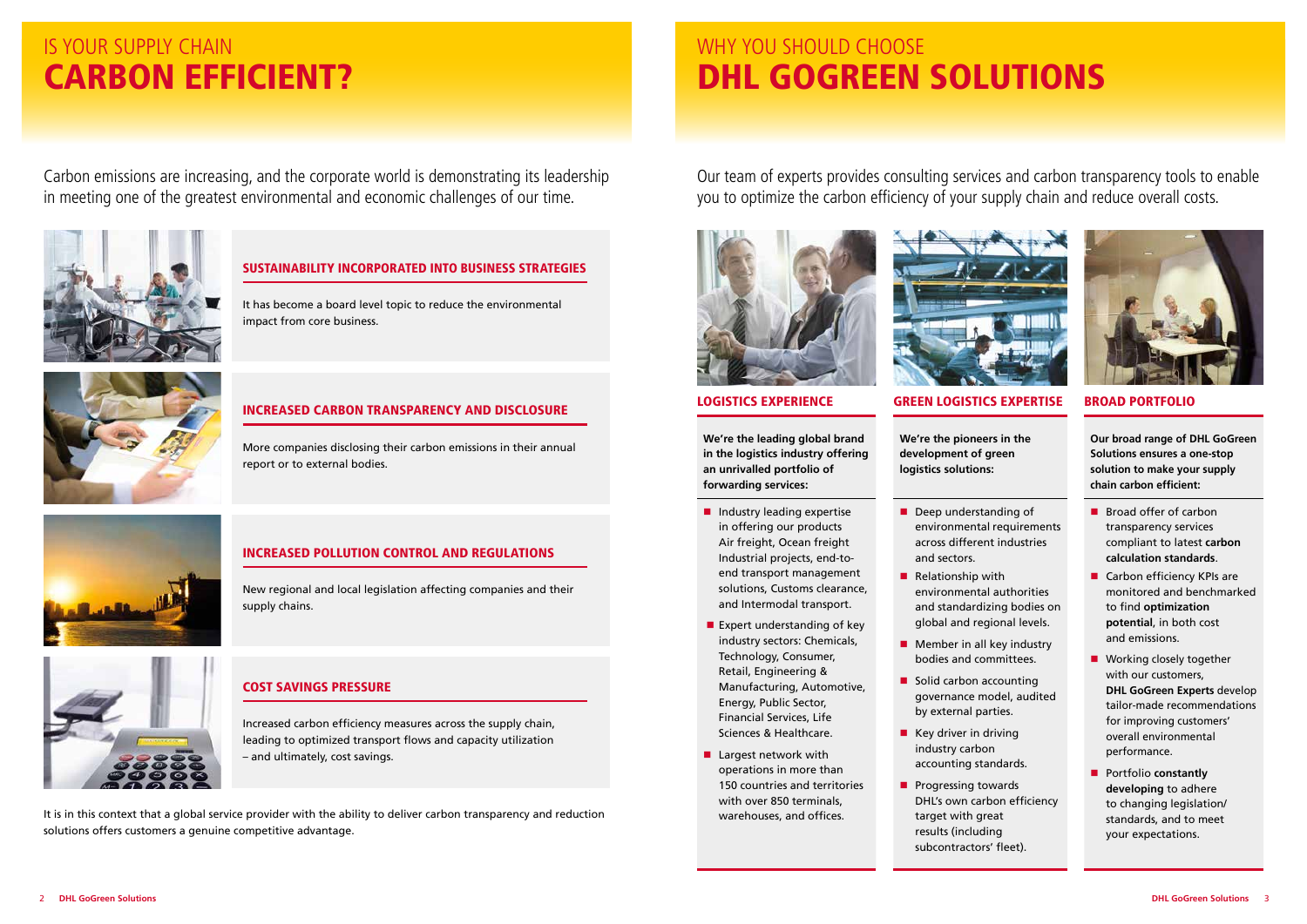### SOLUTION VALUE PROPOSITION **EXAMPLE AND SOLUTION** KEY FEATURES



Our DHL GoGreen Solutions portfolio offers you various levels of carbon transparency tools and helps you to find improvement areas to optimize the carbon efficiency of your supply chain and reduce your environmental impact. Our Solutions are externally verified and in line with all major carbon calculation standards such as EN 16258:2012.

**Carbon Dashboard**

| <b>SOLUTION</b>                | <b>VALUE PROPOSITION</b>                                                                                                                                                                                                                                                | <b>KEY FEATURES</b>                                                                                                                                                                                                          |                                                        | carbon-intense hotspots or track changes in shipping patte<br>modal shift).                                                                                                                                                                      |
|--------------------------------|-------------------------------------------------------------------------------------------------------------------------------------------------------------------------------------------------------------------------------------------------------------------------|------------------------------------------------------------------------------------------------------------------------------------------------------------------------------------------------------------------------------|--------------------------------------------------------|--------------------------------------------------------------------------------------------------------------------------------------------------------------------------------------------------------------------------------------------------|
| <b>DHLi / Track</b><br>& Trace | <b>Shipment and CO<sub>2</sub>e Report:</b><br>Understand carbon footprint for all products at shipment level in<br>one report, combining a carbon report with a shipment report.<br>Instant overview, available anytime.                                               | • Combine shipment reports<br>with CO <sub>2</sub> e data<br>· Online self-service (available<br>any time)                                                                                                                   | Green<br>Consulting                                    | <b>Sustainable Supply Chain Optimization:</b><br>Learn about potential optimization options and identify<br>customer-specific levers with the highest impact on impre<br>carbon efficiency.                                                      |
| Online<br><b>Calculator</b>    | <b>Single Shipment and Scenario Calculation:</b><br>Calculate carbon emissions for single shipments on the spot<br>and/or simulate the potential impact of modal shifts and<br>routing change.                                                                          | • Main haul CO <sub>2</sub> e emissions<br>• Calculate carbon emissions for<br>single shipments on the spot<br>• Online self-service (available<br>any time)<br>• CO <sub>2</sub> e emissions for all<br>transportation legs | Green<br>Danmar/<br><b>Carrier</b><br><b>Selection</b> | <b>Carrier Selection:</b><br>Reduce carbon footprint of ocean freight by using a mor<br>efficient carrier.                                                                                                                                       |
| Carbon<br><b>Estimate</b>      | <b>Total Company Logistics Carbon Footprint:</b><br>Receive overall carbon footprint in one report for all transport<br>providers. A solution which allows all shipments to be<br>incorporated from all LSPs, using the same<br>calculation framework.                  | • Leverage DGF's carbon<br>calculation expertise and<br>network averages for overall<br>carbon footprint<br>· Include 3rd party data<br>• CO <sub>2</sub> e emissions for air freight<br>and ocean freight shipments         | <b>Offsetting</b>                                      | <b>Neutralize Carbon Footprint:</b><br>Neutralize carbon emissions from transport with high qua<br>carbon credits and externally audited processes.                                                                                              |
| Carbon<br>Report               | <b>Detailed Carbon and other Emissions Report:</b><br>Understand carbon footprint in detail for all transport legs,<br>modes and tradelanes. Suitable for transparency reporting,<br>especially for corporate social responsibility reporting or<br>compliance setting. | • Carbon report providing<br>comprehensive emission data<br>• CO <sub>2</sub> e emissions for all transport<br>modes<br>• CO <sub>2</sub> e emissions on tradelane<br>level                                                  | <b>Biofuel</b>                                         | <b>Driving Decarbonization:</b><br>Avoid GHG emissions in an ocean freight supply chain by<br>container vessels run on environmentally friendly produc<br>biofuel. Drive innovation and decarbonization of the oce<br>freight shipping industry. |
|                                |                                                                                                                                                                                                                                                                         |                                                                                                                                                                                                                              |                                                        |                                                                                                                                                                                                                                                  |

| <b>Carbon Efficiency Visualization:</b><br>Visualization of carbon footprint for all transport modes and<br>tradelanes without extra data handling, in order to analyze and<br>deep dive into carbon efficiency improvements. Suitable to identify<br>carbon-intense hotspots or track changes in shipping patterns (e.g.<br>modal shift). | · Illustration of carbon<br>emissions, KPIs and shipment<br>routings<br>· Gain insights on carbon<br>reduction levers<br>• CO <sub>2</sub> e development and trends                                        |  |  |
|--------------------------------------------------------------------------------------------------------------------------------------------------------------------------------------------------------------------------------------------------------------------------------------------------------------------------------------------|------------------------------------------------------------------------------------------------------------------------------------------------------------------------------------------------------------|--|--|
| <b>Sustainable Supply Chain Optimization:</b><br>Learn about potential optimization options and identify<br>customer-specific levers with the highest impact on improving<br>carbon efficiency.                                                                                                                                            | • Tailor-made customer supply<br>chain analytics<br>· Identify potential to make<br>supply chains more carbon<br>efficient                                                                                 |  |  |
| <b>Carrier Selection:</b><br>Reduce carbon footprint of ocean freight by using a more carbon<br>efficient carrier.                                                                                                                                                                                                                         | • Carbon efficient ocean freight<br>option<br>• Use only carriers at least 5%<br>more carbon efficient than<br>the industry average for each<br>tradelane                                                  |  |  |
| <b>Neutralize Carbon Footprint:</b><br>Neutralize carbon emissions from transport with high quality<br>carbon credits and externally audited processes.                                                                                                                                                                                    | • Carbon credits from recognized<br>climate protection projects<br>worldwide<br>· Annual certificate, based on a<br>certified carbon report<br>• Compensate CO2e emissions<br>from all transportation legs |  |  |
| <b>Driving Decarbonization:</b><br>Avoid GHG emissions in an ocean freight supply chain by using<br>container vessels run on environmentally friendly produced<br>biofuel. Drive innovation and decarbonization of the ocean<br>freight shipping industry.                                                                                 | • Replace Heavy Fuel Oil with<br>biofuels<br>• Cooperation with the<br><b>GoodShipping Program</b><br>· Annual certificate, based on a<br>certified carbon report                                          |  |  |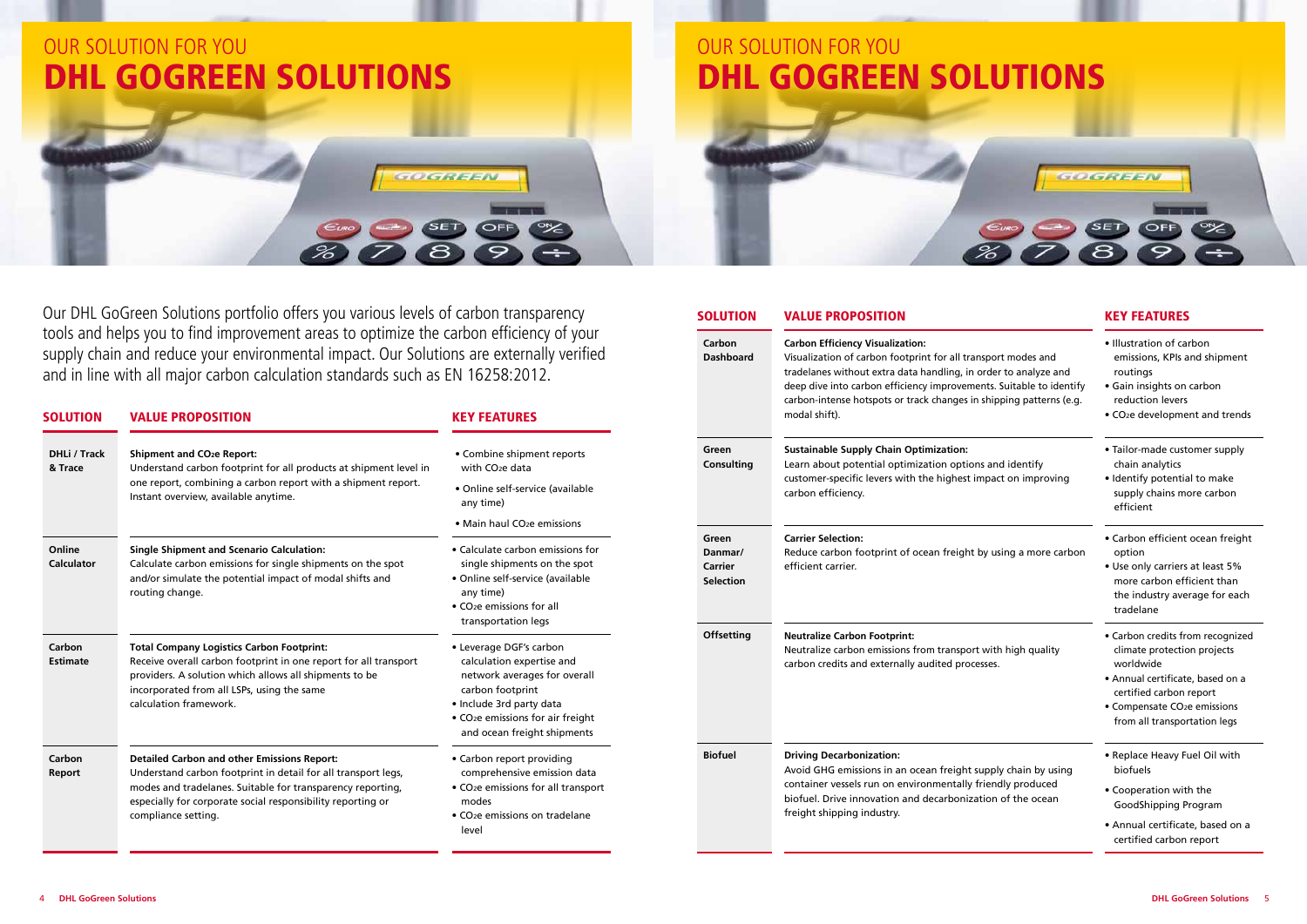**Are you audited by an external auditor?** Yes, our carbon management system and Corporate Social Responsibly report are audited annually by a 3rd party.

**Is DHL also calculating emissions from other greenhouse gases such as NOx, SOx, PM and HC?** Yes, besides CO<sub>2</sub> we also report CO<sub>2</sub>e (incl. CH<sub>4</sub>, N2O, SF6, HFC, NF3).

#### **Are you helping customers in all sectors?**

Yes, the topic of green logistics is an important and an increasingly strategic topic in all industry sectors. DHL GoGreen Solutions are helping the likes of large multi-national automotive corporations as well as smaller fashion companies all with the same aim, to make their supply chain as carbon and cost efficient as possible.

#### **Can you put me in contact with other companies' sustainability and/or logistics teams?**

Absolutely. We have a proven record of connecting people in a network environment, and can share our contacts with you.

#### **What credits are you offering within the Climate Neutral service?**

We offer Gold Standard VERs (Verified Emission Reductions) and Voluntary Carbon Units (VCUs) which get certified by the (Voluntary Carbon Standard). Our carbon credits are part of the voluntary carbon market and are not part of a cap and trade system (where emission allowances can be traded).

#### **What is CDP?**

CDP (formerly Carbon Disclosure Project) is an international, not-for-profit organization, providing the only global system for companies and cities to measure, disclose, manage and share vital environmental information. This online platform enables companies to disclose their carbon emissions information for public usage, such as financial market analysts.

#### **What is GLEC?**

Tracking a company's GHG emissions can be challenging because there are so many methodologies and reporting formats requested by different customers, countries and programs. To create a universal way of calculating logistics emissions, Smart Freight Centre (SFC) established the Global Logistics Emissions Council, or GLEC. GLEC is a group of companies, industry associations and programs backed by leading experts, governments and other stakeholders to make carbon accounting work for industry and to create a harmonized approach across all existing carbon calculation methodologies and standards currently in place.

#### **What are carbon emission?**

Carbon dioxide (CO2e) emissions are the common type of gas emitted from the burning of fossil fuels. The higher the carbon content in the fossil fuel, or the more inefficient the burning process, generally, the greater amount of CO2e is produced.

**Why should my company reduce carbon emissions?** There are many drivers why a company should reduce their environmental impact and their carbon emissions. Legislative, customer or consumer requirements could be the driver but also reducing emissions can be part of a company actioning their corporate social responsibility. Also, by improving the overall carbon efficiency of your supply chain, cost reduction opportunities can be identified.

#### **Shouldn't DPDHL also reduce CO2?**

Absolutely. Deutsche Post DHL was the first global logistics company to set a quantifiable climate protection target in 2007. In 2017 we have set a new target: By the year 2050 we want to reduce all logistics-related emissions to zero. We are optimistic that we can achieve this goal – with the help of new technologies, the dedication and expertise of our employees and through collaboration with our customers and partners. Find out more about our Mission 2050 on **www.dpdhl.com/gogreen**

#### **How does the DHL GoGreen program benefit me as a customer?**

Since our improvement activities are based on our own fuel and energy consumption as well as our sub-contracted fleet (airlines, haulers and shipping lines) you, as a customer, also benefit from these efforts, since the shipments that you transport with

DPDHL are also more carbon efficient. Also, our emission factors are updated yearly to reflect the latest changes.

#### **How can the reduction of CO2 lead to cost optimization?**

Reviewing the CO2 emissions in comparison to benchmark KPIs can indicate whether the supply chain is operating carbon efficiently or not. If a supply chain is not carbon efficient, it may also mean that it's not cost efficient. For example, underutilized containers or pallets represent cost optimization potential.

#### **What standards is DPDHL using to calculate carbon emissions?**

We use the standard EN 16258:2012 (Methodology for calculation and declaration of energy consumption GHG Protocol Product Lifecycle Accounting and Reporting Standard), the most acceptable standard globally.

#### **What sources of emission factors are you using?**

Road emission factors based on HBEFA (Handbook Emission Factors for Road Transport), Ocean emission factors based on CCWG (Clean Cargo Working Group), Air emission factors based on NTM (Network for Transport Measures). This is the basis for our used Vehicle Operation System (VOS).

#### **Are you updating the emission factors to reflect changes in the fleet (aircrafts, vessels)?** Yes, not only the changes in fleet but we also take the actual utilization rate and the routing (transported distance) into account.

## COMMONLY ASKED CUSTOMER QUESTIONS

# COMMONLY ASKED